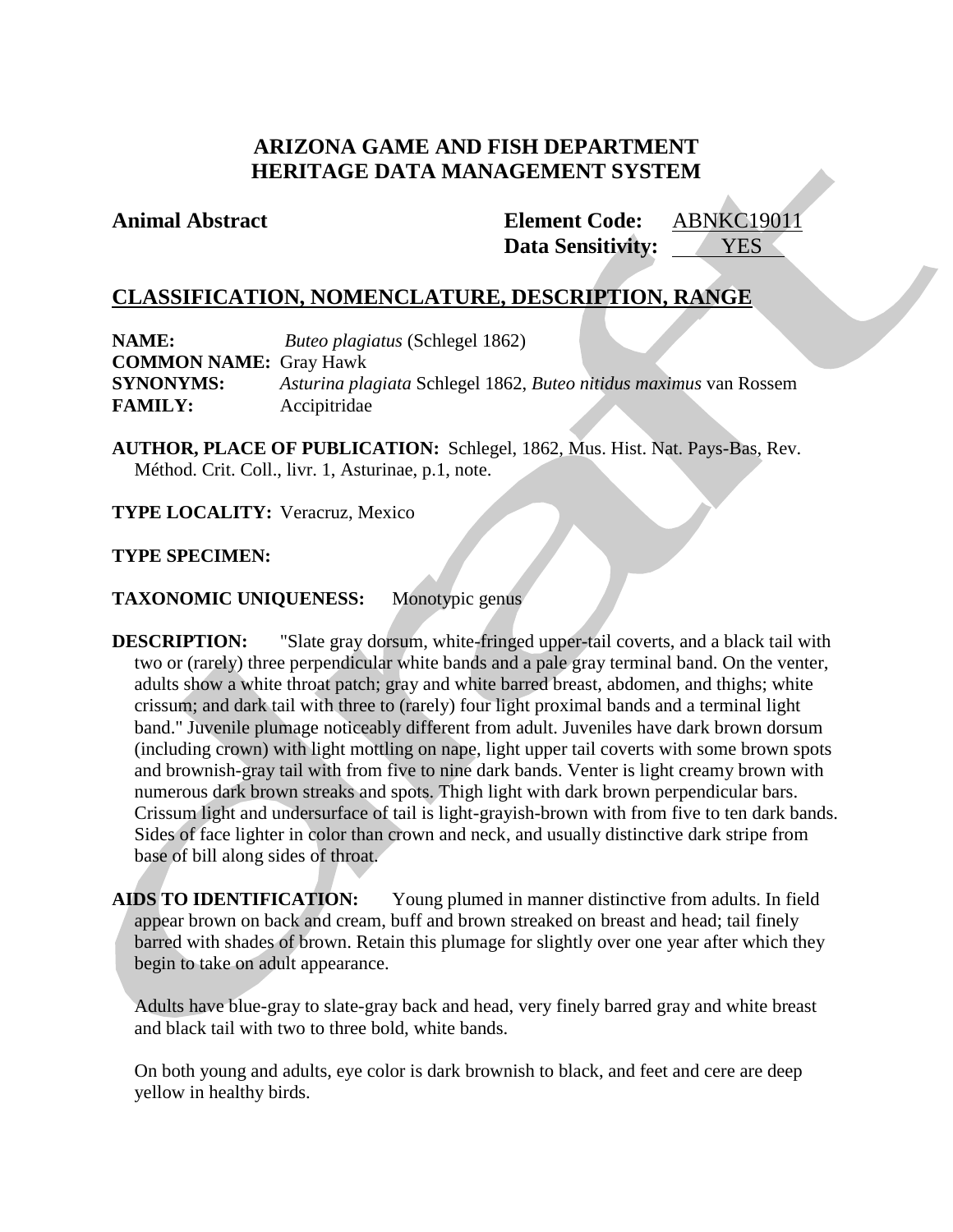Color pattern distinctive, seldom confused with another species. Young frequently confused with young *Accipiter cóoperi* or *Buteo platypterus*. Voice, perching and flight mannerisms assist in identification. Young usually acquire full vocal repertoire of adults when one year old.

### **ILLUSTRATIONS:**

Brown and Amadon, 1968, Plate 94. Glinski, 1998, color plate 14.

**TOTAL RANGE:** "Resident from southern Arizona, southern New Mexico (rarely), western (rarely) and southern Texas south through Middle America (including the Bay Islands, off Honduras) to northwestern Costa Rica (Gulf of Nicoya region). Northernmost breeding populations in Arizona, New Mexico, and western Texas are largely migratory southward in nonbreeding season." (AOU 2012).

**RANGE WITHIN ARIZONA:** Southeast part of state in watersheds of the San Pedro River and Santa Cruz River in Pima, Santa Cruz, and Pinal Counties; individuals also seen along Verde River, Yavapai County; Seven Springs Wash, Maricopa County; the San Bernardino National Wildlife Refuge, Cochise County.

# **SPECIES BIOLOGY AND POPULATION TRENDS**

**BIOLOGY:** Gray hawks are migratory and usually arrive in Arizona in mid-March and go south for the winter. They have four basic calls:

- 1) Peacock or three-note call often given in slurred and exaggerated manner, especially by female. Function is territory delineation.
- 2) One-or two note whine usually precedes three note call, usually intermixed with squeals. usually given in **A** excited states; **T** times, given alone and in low tone especially by female. Usually denotes irritation such as that caused by intruding raptor.
- 3) One-note alarm or irritation call is one most frequently heard by intruders of nest. Has no variation and is generally given when birds are moderately alarmed and threatened.
- 4) Squeals given by both members of pair and by nestlings. Indicates extremely high state of excitement such as prey exchanges or territorial encounters with other *A. nitida*. Series of quick three-note calls rolled quickly and given in high pitch at rate of 1 to 3 per second. (Glinski 1987).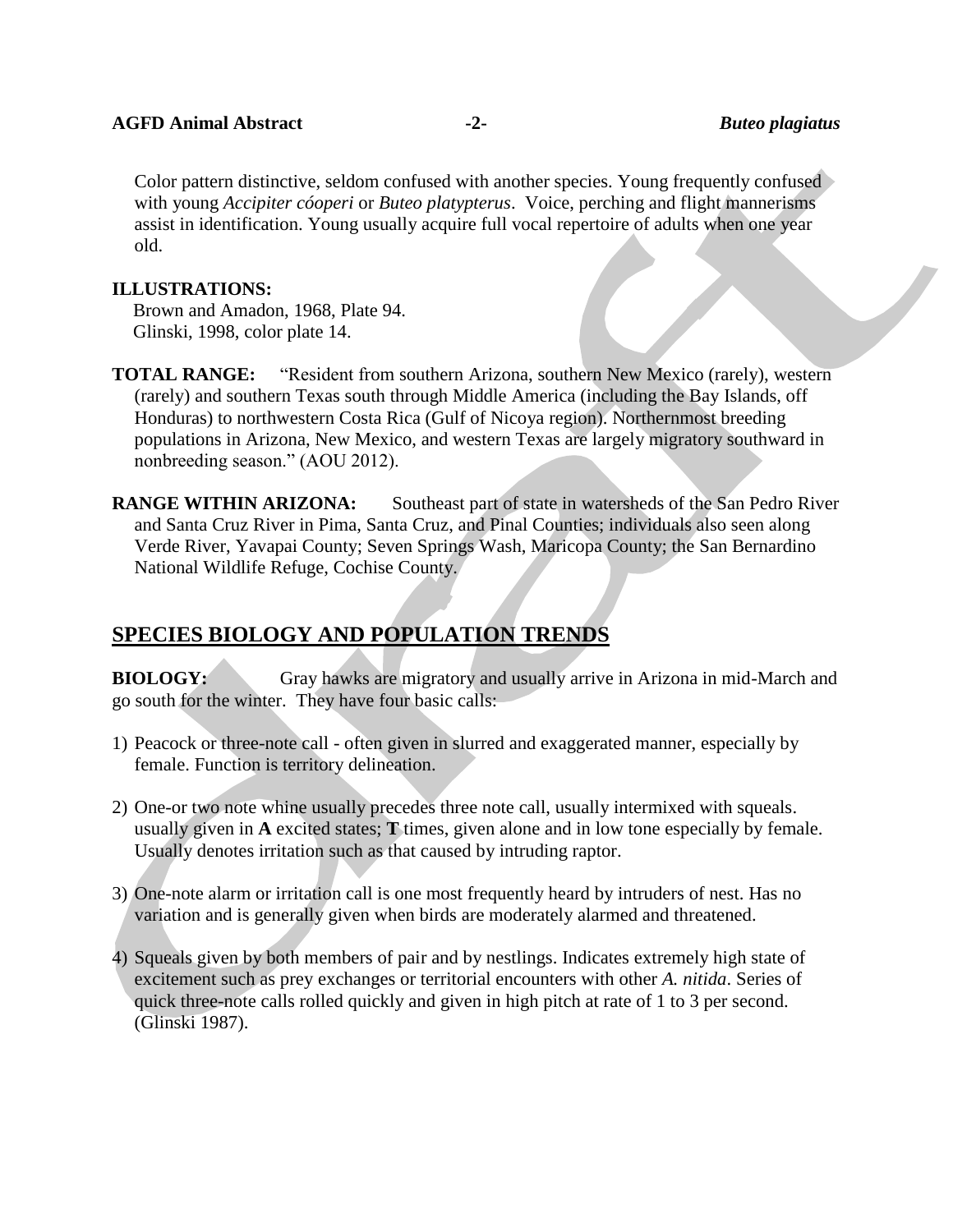### **AGFD Animal Abstract -3-** *Buteo plagiatus*

**REPRODUCTION:** Clutch size 1-3 (usually 2); egg laying usually occurs early May and incubation is by the female only. They usually nest in upper third of the canopy; the nest is made up of leafy green twigs from the nest tree or nearby trees.

- **FOOD HABITS:** They generally feed on lizards, especially of the *Sceloporus* genus; some small mammals.
- **HABITAT:** Riparian woodlands with large trees (cottonwoods), usually near mesquite forests.

### **ELEVATION:**

**PLANT COMMUNITY:** In Arizona, mostly in strands of Sonoran Riparian Deciduous Forest and Woodlands and to a lesser extent in Madrean Evergreen Woodland along the Arizona-Sonora border (vegetation classification after D. E. Brown 1982), Glinski 1998.

**POPULATION TRENDS:** Apparently stable.

# **SPECIES PROTECTION AND CONSERVATION**

**ENDANGERED SPECIES ACT STATUS:** None **STATE STATUS:** None (AGFD, WSCA 1996 in prep)

[State Threatened AGFD, TNW 1988] **OTHER STATUS:** Forest Service Sensitive (USDA Region 3 1999, 2007 [under genus *Asturina*]) Not BLM Sensitive (USDI, BLM AZ 2010) [Bureau of Land Management Sensitive (USDI, BLM AZ 2000, 2008)] [None (USDI, BLM AZ 2005)]

**MANAGEMENT FACTORS:** Preserve mesquite bosques to prevent extirpation.

**PROTECTIVE MEASURES TAKEN:** Several areas in public or private preserves including The Arizona Nature Conservancy, Bureau of Land Management and U.S. Fish and Wildlife Service stewardship (protecting a total of 42 nesting sites).

## **SUGGESTED PROJECTS:**

**LAND MANAGEMENT/OWNERSHIP:** The Arizona Nature Conservancy, Bureau of Land Management, U.S. Fish and Wildlife Service, State Parks, Coronado National Forest, and private ownership.